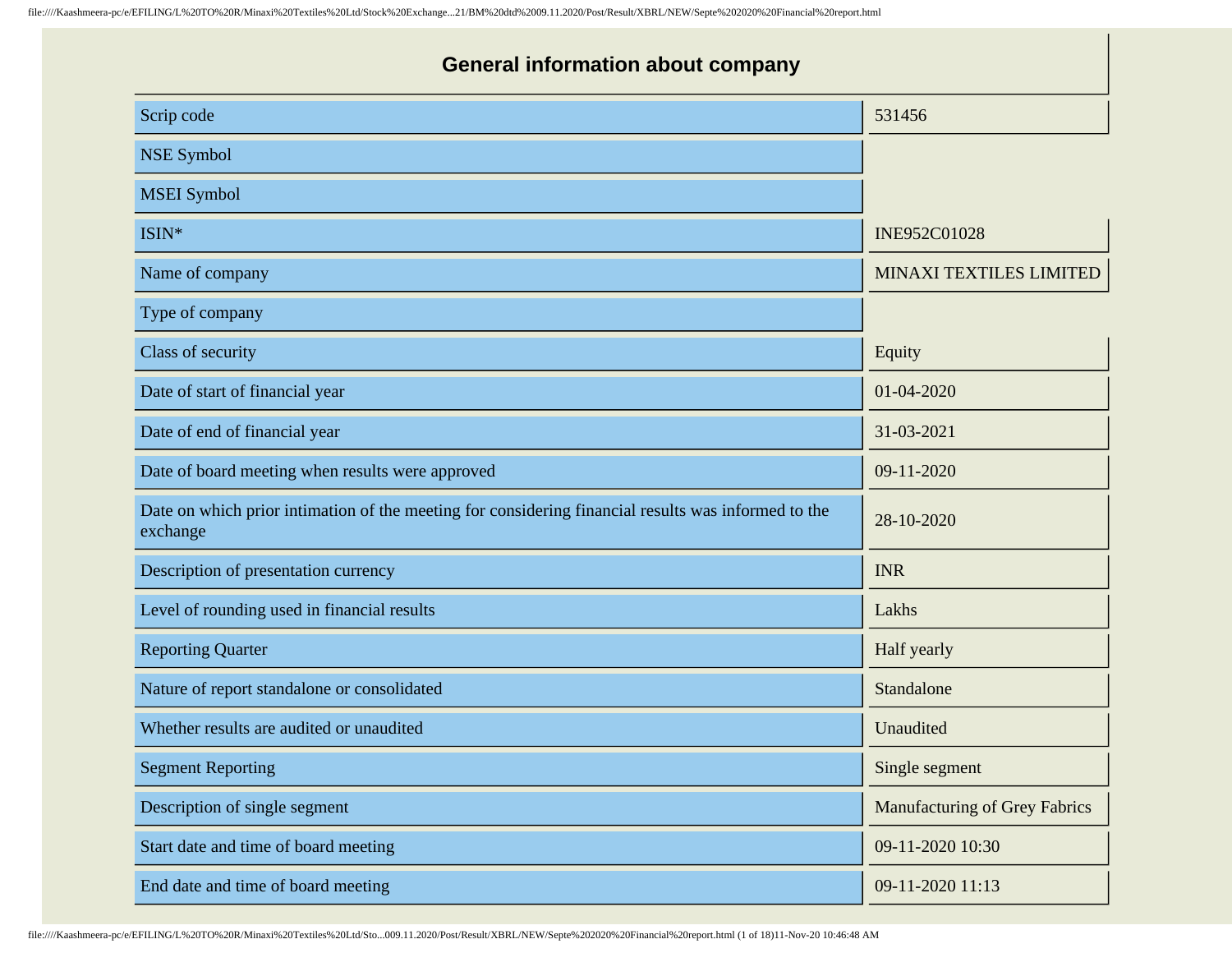| Whether cash flow statement is applicable on company                            | Yes                       |
|---------------------------------------------------------------------------------|---------------------------|
| Type of cash flow statement                                                     | <b>Cash Flow Indirect</b> |
| Declaration of unmodified opinion or statement on impact of audit qualification | Not applicable            |

#### **Financial Results – Ind-AS**

| <b>Particulars</b> |                                                                                                                                                                                               | 3 months/ 6 months ended (dd-mm-<br>yyyy) | Year to date figures for current period<br>ended (dd-mm-yyyy) |
|--------------------|-----------------------------------------------------------------------------------------------------------------------------------------------------------------------------------------------|-------------------------------------------|---------------------------------------------------------------|
| $\mathbf{A}$       | Date of start of reporting period                                                                                                                                                             | 01-07-2020                                | 01-04-2020                                                    |
| B                  | Date of end of reporting period                                                                                                                                                               | 30-09-2020                                | 30-09-2020                                                    |
| $\mathbf C$        | Whether results are audited or unaudited                                                                                                                                                      | Unaudited                                 | Unaudited                                                     |
| D                  | Nature of report standalone or consolidated                                                                                                                                                   | Standalone                                | Standalone                                                    |
| Part I             | Blue color marked fields are non-mandatory. For Consolidated Results, if the company has no figures for 3 months / 6<br>months ended, in such case zero shall be inserted in the said column. |                                           |                                                               |
| $\mathbf 1$        | <b>Income</b>                                                                                                                                                                                 |                                           |                                                               |
|                    | Revenue from operations                                                                                                                                                                       | 93.92                                     | 93.92                                                         |
|                    | Other income                                                                                                                                                                                  | 0.95                                      | 1.97                                                          |
|                    | <b>Total income</b>                                                                                                                                                                           | 94.87                                     | 95.89                                                         |
| $\overline{2}$     | <b>Expenses</b>                                                                                                                                                                               |                                           |                                                               |
| (a)                | Cost of materials consumed                                                                                                                                                                    | 120.27                                    | 120.27                                                        |
| (b)                | Purchases of stock-in-trade                                                                                                                                                                   | 16.52                                     | 16.52                                                         |
| (c)                | Changes in inventories of finished goods,<br>work-in-progress and stock-in-trade                                                                                                              | $-53.05$                                  | $-53.05$                                                      |
| (d)                | Employee benefit expense                                                                                                                                                                      | 6.28                                      | 16.32                                                         |

file:////Kaashmeera-pc/e/EFILING/L%20TO%20R/Minaxi%20Textiles%20Ltd/Sto...009.11.2020/Post/Result/XBRL/NEW/Septe%202020%20Financial%20report.html (2 of 18)11-Nov-20 10:46:48 AM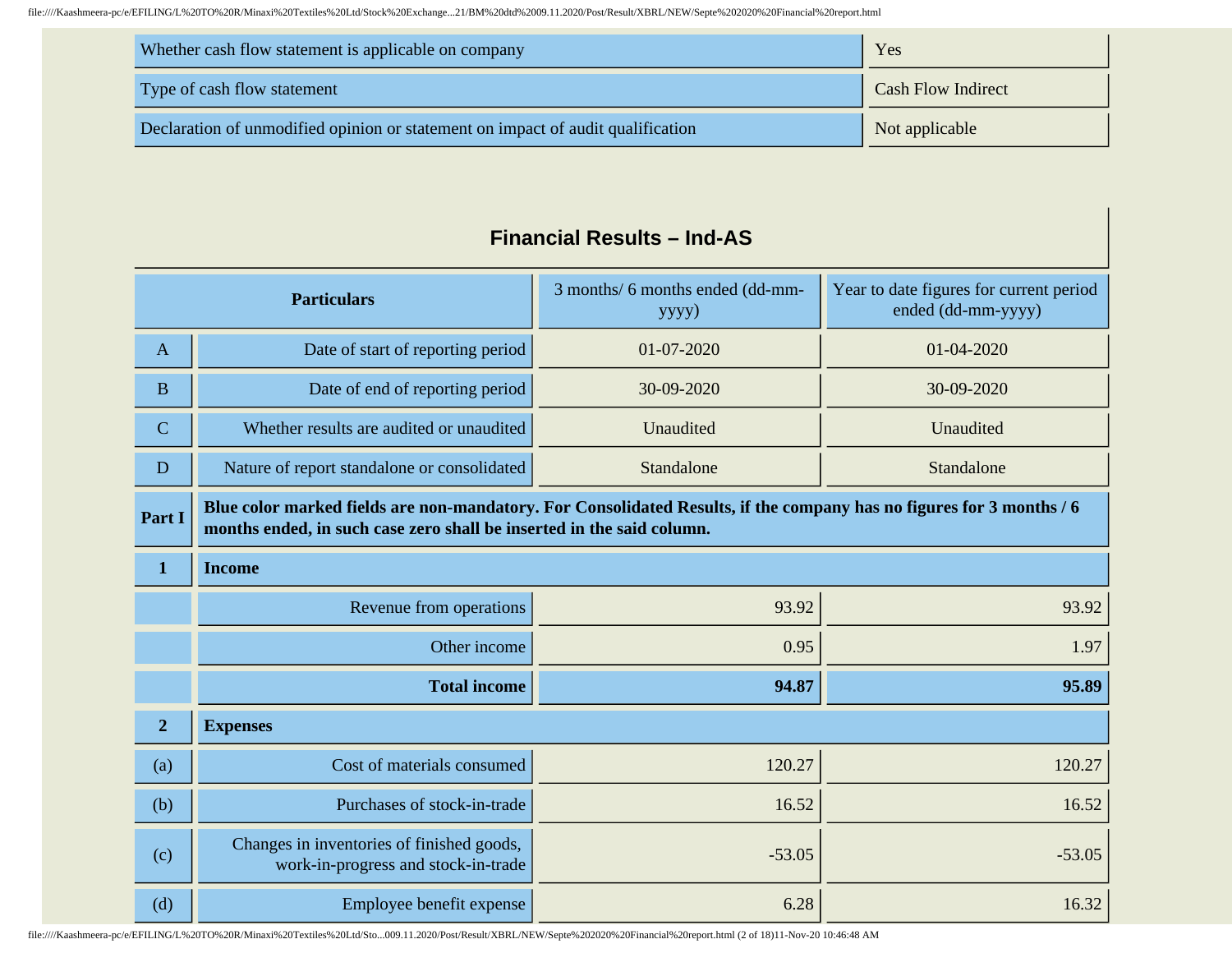| (e) | Finance costs                                       | 59.4   | 115.75 |
|-----|-----------------------------------------------------|--------|--------|
| (f) | Depreciation, depletion and amortisation<br>expense | 16.17  | 32.41  |
| (f) | <b>Other Expenses</b>                               |        |        |
|     | other Expenses                                      | 24.24  | 31.28  |
| 10  |                                                     |        |        |
|     | <b>Total other expenses</b>                         | 24.24  | 31.28  |
|     | <b>Total expenses</b>                               | 189.83 | 279.5  |

#### **Financial Results – Ind-AS**

| <b>Particulars</b>      |                                                                                                                                                                                               | 3 months/ 6 months ended (dd-mm-<br>yyyy) | Year to date figures for current<br>period ended (dd-mm-yyyy) |
|-------------------------|-----------------------------------------------------------------------------------------------------------------------------------------------------------------------------------------------|-------------------------------------------|---------------------------------------------------------------|
| $\mathbf{A}$            | Date of start of reporting period                                                                                                                                                             | 01-07-2020                                | $01 - 04 - 2020$                                              |
| $\mathbf{B}$            | Date of end of reporting period                                                                                                                                                               | 30-09-2020                                | 30-09-2020                                                    |
| $\mathbf C$             | Whether results are audited or unaudited                                                                                                                                                      | Unaudited                                 | Unaudited                                                     |
| $\mathbf D$             | Nature of report standalone or consolidated<br>Standalone                                                                                                                                     |                                           | Standalone                                                    |
| Part I                  | Blue color marked fields are non-mandatory. For Consolidated Results, if the company has no figures for 3 months / 6<br>months ended, in such case zero shall be inserted in the said column. |                                           |                                                               |
| $\overline{\mathbf{3}}$ | Total profit before exceptional items and<br>tax                                                                                                                                              | $-94.96$                                  | $-183.61$                                                     |
| $\overline{4}$          | <b>Exceptional</b> items                                                                                                                                                                      | $\overline{0}$                            | $\mathbf{0}$                                                  |
| 5                       | <b>Total profit before tax</b>                                                                                                                                                                | $-94.96$                                  | $-183.61$                                                     |
| $\overline{7}$          | <b>Tax expense</b>                                                                                                                                                                            |                                           |                                                               |
| 8                       | Current tax                                                                                                                                                                                   | 0.01                                      | 0.26                                                          |

file:////Kaashmeera-pc/e/EFILING/L%20TO%20R/Minaxi%20Textiles%20Ltd/Sto...009.11.2020/Post/Result/XBRL/NEW/Septe%202020%20Financial%20report.html (3 of 18)11-Nov-20 10:46:48 AM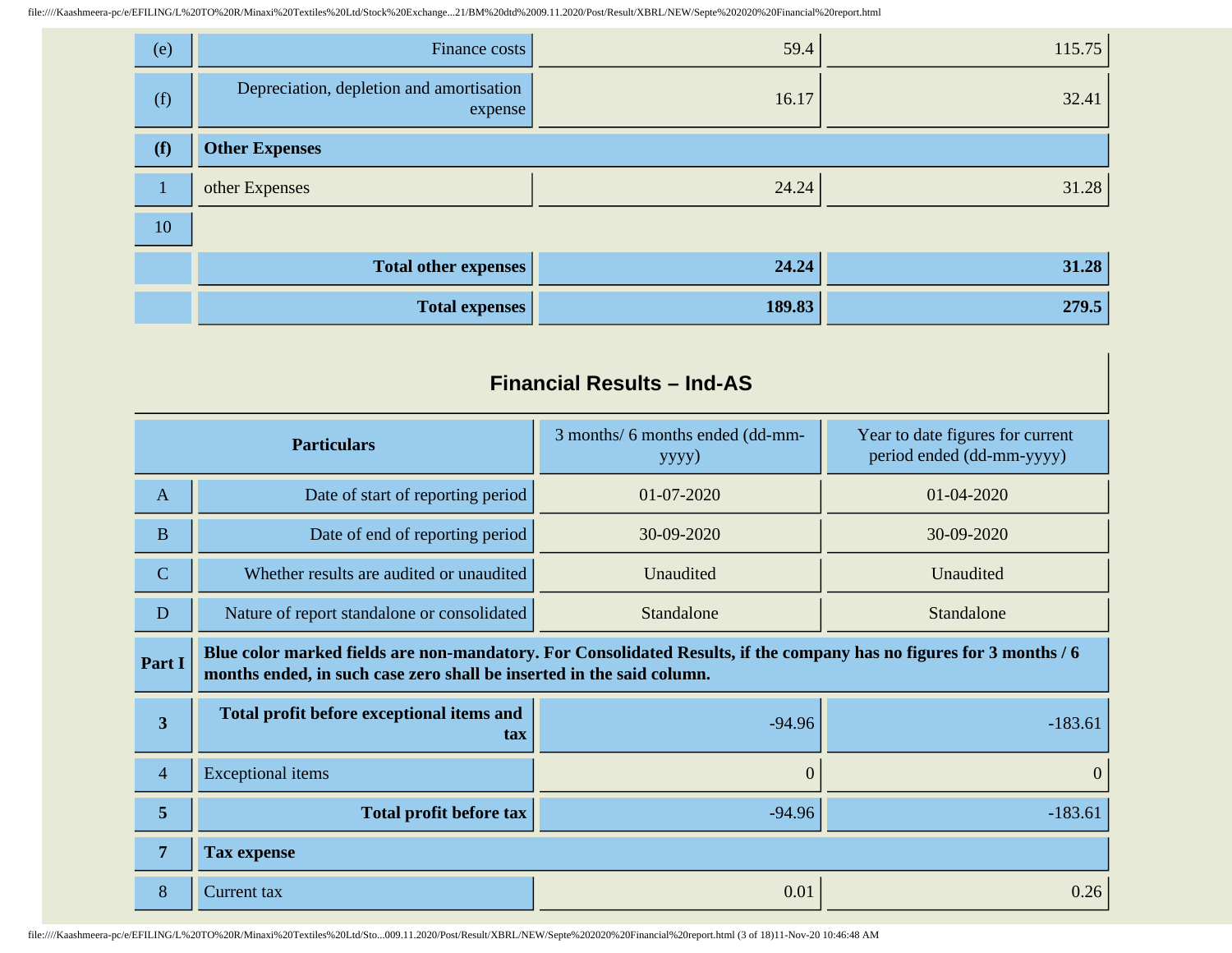| 9  | Deferred tax                                                                                                               | $-22.46$ | $-37.47$       |
|----|----------------------------------------------------------------------------------------------------------------------------|----------|----------------|
| 10 | <b>Total tax expenses</b>                                                                                                  | $-22.45$ | $-37.21$       |
| 11 | Net movement in regulatory deferral account<br>balances related to profit or loss and the<br>related deferred tax movement | 0        | $\theta$       |
| 14 | <b>Net Profit Loss for the period from</b><br>continuing operations                                                        | $-72.51$ | $-146.4$       |
| 15 | Profit (loss) from discontinued operations<br>before tax                                                                   | $\theta$ | $\overline{0}$ |
| 16 | Tax expense of discontinued operations                                                                                     | $\theta$ | $\overline{0}$ |
| 17 | Net profit (loss) from discontinued<br>operation after tax                                                                 | 0        | $\theta$       |
| 19 | Share of profit (loss) of associates and joint<br>ventures accounted for using equity method                               | $\theta$ | $\overline{0}$ |
| 21 | Total profit (loss) for period                                                                                             | $-72.51$ | $-146.4$       |

### **Financial Results – Ind-AS**

| <b>Particulars</b> |                                                                  | 3 months/ 6 month ended (dd-mm-<br>yyyy) | Year to date figures for current<br>period ended (dd-mm-yyyy) |
|--------------------|------------------------------------------------------------------|------------------------------------------|---------------------------------------------------------------|
| $\mathbf{A}$       | Date of start of reporting period                                | $01 - 07 - 2020$                         | $01 - 04 - 2020$                                              |
| B                  | Date of end of reporting period                                  | $30-09-2020$                             | $30-09-2020$                                                  |
| $\mathbf C$        | Whether results are audited or unaudited                         | <b>Unaudited</b>                         | <b>Unaudited</b>                                              |
| D                  | Nature of report standalone or consolidated                      | Standalone                               | Standalone                                                    |
|                    | <b>Other comprehensive income [Abstract]</b>                     |                                          |                                                               |
| $\mathbf{1}$       | Amount of items that will not be reclassified to profit and loss |                                          |                                                               |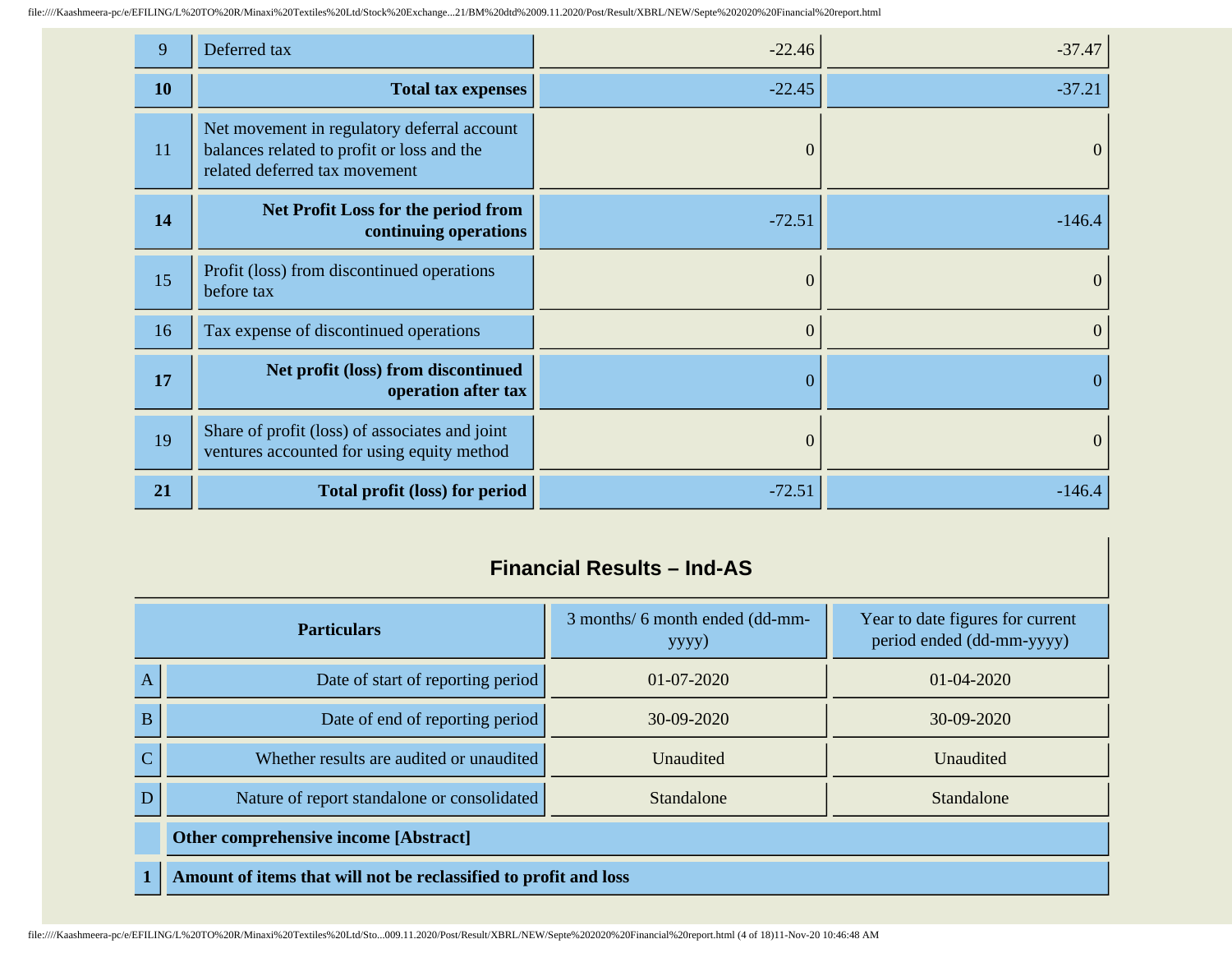|              | <b>Total Amount of items that will not be</b><br>reclassified to profit and loss |         |         |
|--------------|----------------------------------------------------------------------------------|---------|---------|
|              | Income tax relating to items that will not be<br>reclassified to profit or loss  | 0.06    | 0.88    |
| $\mathbf{3}$ | Amount of items that will be reclassified to profit and loss                     |         |         |
|              | <b>Total Amount of items that will be reclassified</b><br>to profit and loss     |         |         |
| 4            | Income tax relating to items that will be<br>reclassified to profit or loss      |         |         |
| 5            | <b>Total Other comprehensive income</b>                                          | $-0.06$ | $-0.88$ |

## **Financial Results – Ind-AS**

| <b>Particulars</b>                                             |                                                                                                                                                                                               | 3 months/ 6 months ended (dd-<br>$mm$ -yyyy $)$ | Year to date figures for current<br>period ended (dd-mm-yyyy) |
|----------------------------------------------------------------|-----------------------------------------------------------------------------------------------------------------------------------------------------------------------------------------------|-------------------------------------------------|---------------------------------------------------------------|
| $\mathbf{A}$                                                   | Date of start of reporting period                                                                                                                                                             | 01-07-2020                                      | 01-04-2020                                                    |
| $\bf{B}$                                                       | Date of end of reporting period                                                                                                                                                               | 30-09-2020                                      | 30-09-2020                                                    |
| $\mathbf C$                                                    | Whether results are audited or unaudited                                                                                                                                                      | Unaudited                                       | Unaudited                                                     |
| D<br>Nature of report standalone or consolidated<br>Standalone |                                                                                                                                                                                               | Standalone                                      |                                                               |
| Part I                                                         | Blue color marked fields are non-mandatory. For Consolidated Results, if the company has no figures for 3 months / 6<br>months ended, in such case zero shall be inserted in the said column. |                                                 |                                                               |
| 23                                                             | <b>Total Comprehensive Income for the period</b><br>$-72.57$                                                                                                                                  |                                                 | $-147.28$                                                     |
| 24                                                             | Total profit or loss, attributable to                                                                                                                                                         |                                                 |                                                               |
|                                                                | Profit or loss, attributable to owners of parent                                                                                                                                              |                                                 |                                                               |
|                                                                | Total profit or loss, attributable to non-controlling<br>interests                                                                                                                            |                                                 |                                                               |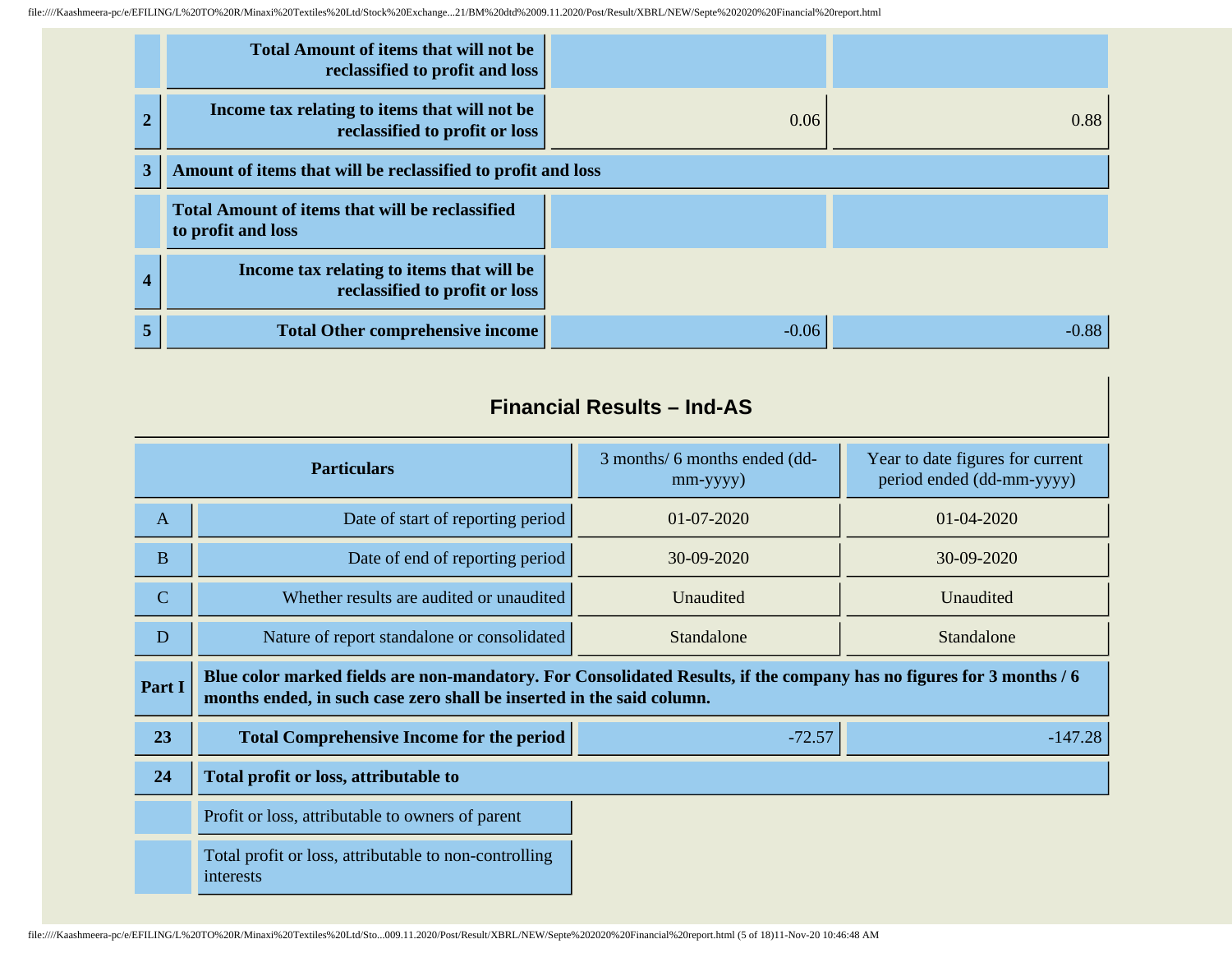| 25           | Total Comprehensive income for the period attributable to                                                  |                  |                  |
|--------------|------------------------------------------------------------------------------------------------------------|------------------|------------------|
|              | Comprehensive income for the period attributable<br>to owners of parent                                    | $\boldsymbol{0}$ | $\boldsymbol{0}$ |
|              | Total comprehensive income for the period<br>attributable to owners of parent non-controlling<br>interests | $\boldsymbol{0}$ | $\boldsymbol{0}$ |
| 26           | Details of equity share capital                                                                            |                  |                  |
|              | Paid-up equity share capital                                                                               | 494.16           | 494.16           |
|              | Face value of equity share capital                                                                         | 1                |                  |
| 27           | <b>Details of debt securities</b>                                                                          |                  |                  |
| 28           | Reserves excluding revaluation reserve                                                                     |                  |                  |
| 29           | <b>Earnings per share</b>                                                                                  |                  |                  |
| $\mathbf{i}$ | Earnings per equity share for continuing operations                                                        |                  |                  |
|              |                                                                                                            |                  |                  |
|              | Basic earnings (loss) per share from continuing<br>operations                                              | $-0.15$          | $-0.3$           |
|              | Diluted earnings (loss) per share from continuing<br>operations                                            | $\theta$         | $\boldsymbol{0}$ |
| ii           | Earnings per equity share for discontinued operations                                                      |                  |                  |
|              | Basic earnings (loss) per share from discontinued<br>operations                                            | $\boldsymbol{0}$ | $\boldsymbol{0}$ |
|              | Diluted earnings (loss) per share from<br>discontinued operations                                          | $\boldsymbol{0}$ | $\mathbf{0}$     |
| ii           | <b>Earnings per equity share</b>                                                                           |                  |                  |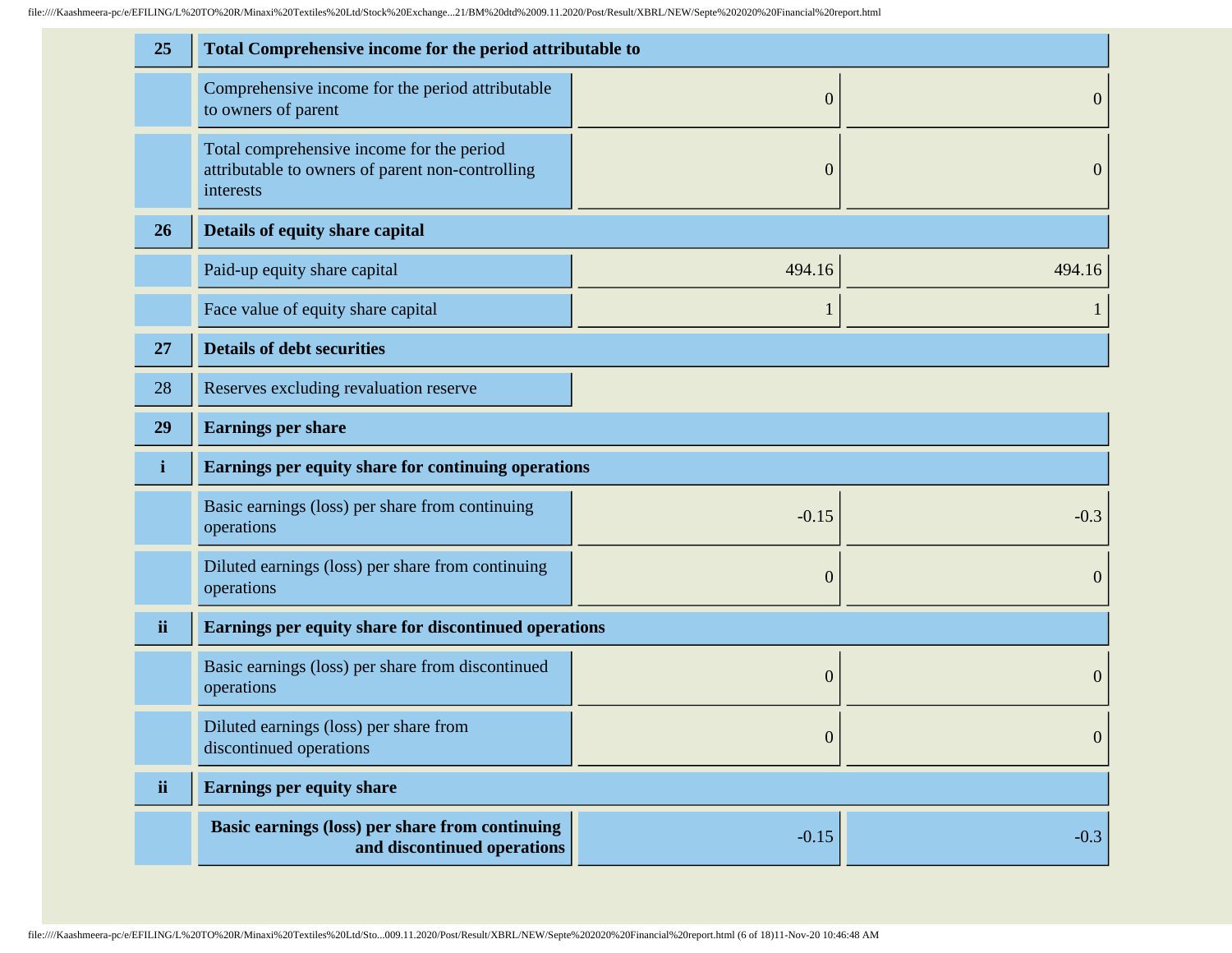|    | Diluted earnings (loss) per share from<br>continuing and discontinued operations | $\Omega$               |  |
|----|----------------------------------------------------------------------------------|------------------------|--|
| 30 | Debt equity ratio                                                                |                        |  |
| 31 | Debt service coverage ratio                                                      |                        |  |
| 32 | Interest service coverage ratio                                                  |                        |  |
| 33 | <b>Disclosure of notes on financial results</b>                                  | Textual Information(1) |  |

## **Text Block**

|                        | 1. The above Unaudited Financial Results for the Quarter and half year ended on 30th September, 2020      |
|------------------------|-----------------------------------------------------------------------------------------------------------|
|                        | have                                                                                                      |
|                        | been reveiwed by the Audit Committee, and have been considered and approved by the Board of Directors     |
|                        | at its meeting held on 09th November, 2020. The Statutory auditor have carried out a Limited Review of    |
|                        | the                                                                                                       |
|                        | results for the quarter ended on 30th September, 2020. While placing this financial results before the    |
|                        | Board,                                                                                                    |
|                        | the Managing Director and Cheif Financial Officer has issued certificate under Regulation 33(2)(a) of the |
|                        | <b>SEBI</b>                                                                                               |
|                        | (LODR) Regulations, 2015.                                                                                 |
|                        |                                                                                                           |
|                        | 2. The financial results have been prepared in accordance with the Companies (Indian Accounting           |
|                        | Standards)                                                                                                |
|                        | Rules, 2015 (IND AS) prescribed under Section 133 of the Companies Act, 2013 and other accounting         |
|                        | principles generally accepted in india.                                                                   |
|                        | 3. The Special notice has been received on 12.10.2020 from Shri. Dineshkumar P. Patel and Shri.           |
|                        | Kiritkumar S.                                                                                             |
|                        | Patel, Members of the Company who holds 88,00,434 and 88,00,435 equity shares being 17.81 % and           |
|                        | 17.81% of total voting power of the company respectively, under section 115 read with Section 169(2) of   |
|                        | the                                                                                                       |
|                        | Companies Act, 2013 ("the Act"), proposing to move a resolution to remove Shri Nirmal B. Patel from the   |
| Textual Information(1) | office of Director/Whole Time Director of the Company in the ensuing Annual General Meeting               |
|                        | schedulded to                                                                                             |
|                        | be held on 08.12.2020. In accordance with Section 169(3) of the Act, a copy of the said Notice has been   |
|                        | sent to Shri Nirmal. B Patel on 13.10.2020.                                                               |
|                        |                                                                                                           |
|                        | 4. The outbreack of Corona Virus (COVID - 19) has disrupted economic activities across the world, and our |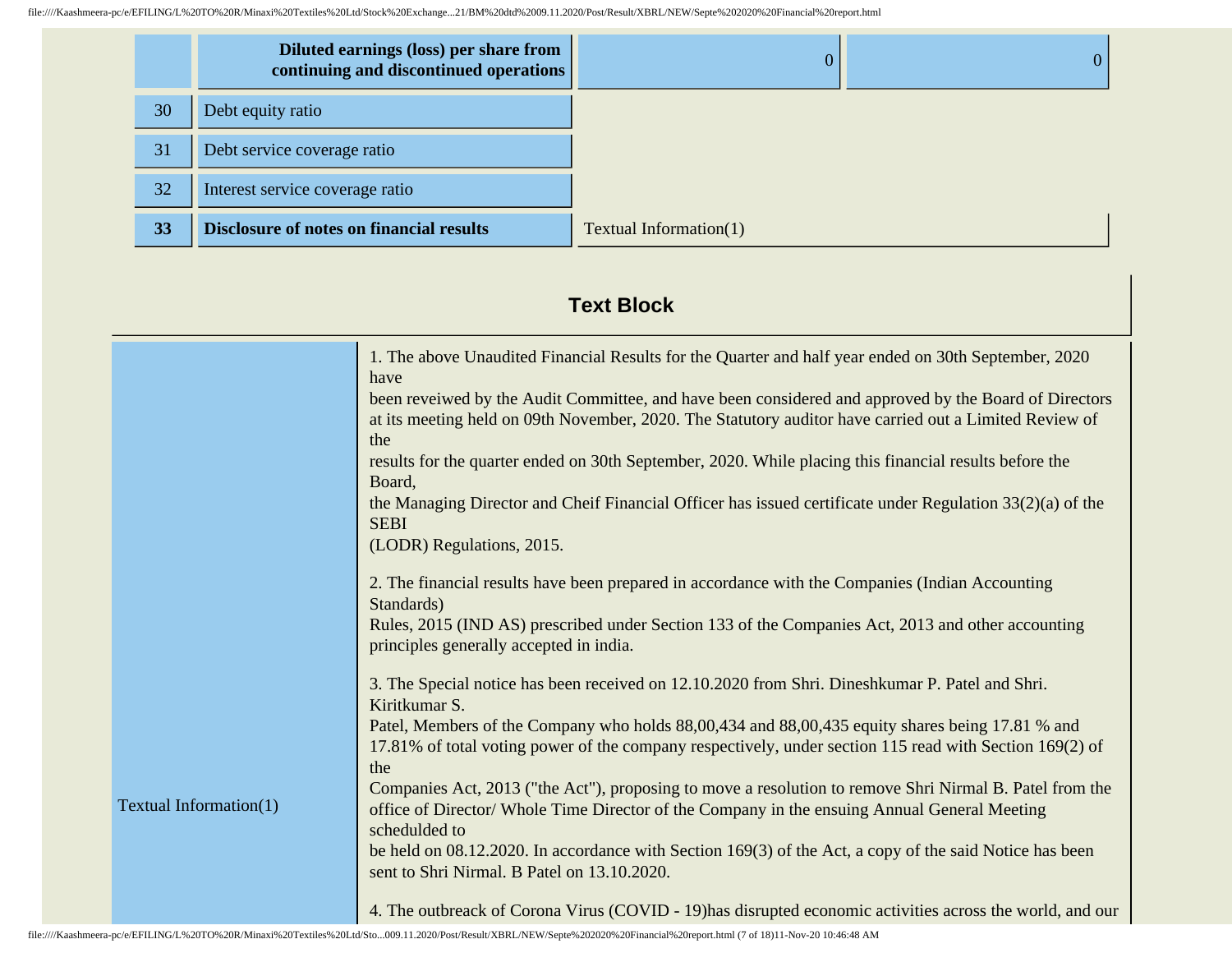|  | production also affected due to lock-down impossed by the Government. As the economy continues to<br>remain<br>highly uncertain, the management is regularly monitoring the impact of Covid-19 on its business and other<br>area like customers, supply chain, employees, recoverability of receivables and Inventories.<br>5. Figures for the previous periods have been regrouped wherever considered necessary.<br>6. The company is engaged in single segment of business i.e. Textiles and hence only one reportable<br>operating<br>segment as per Ind As 108 - Operating segments. |
|--|-------------------------------------------------------------------------------------------------------------------------------------------------------------------------------------------------------------------------------------------------------------------------------------------------------------------------------------------------------------------------------------------------------------------------------------------------------------------------------------------------------------------------------------------------------------------------------------------|
|  | 7. The company has imported several machineries in the earlier years under EPCG and saved the custom<br>duty<br>amounting to Rs. 326.72 lakhs. As per the applicable rules and regulations, the company is required to<br>fulfill<br>export obligations against the duty saved. The management of the company is in process of fulfilling the<br>export obligation.                                                                                                                                                                                                                       |

### **Statement of Asset and Liabilities**

| <b>Particulars</b>              |                               | Half year ended (dd-mm-yyyy)                |                  |
|---------------------------------|-------------------------------|---------------------------------------------|------------------|
|                                 |                               | Date of start of reporting period           | 01-04-2020       |
| Date of end of reporting period |                               | 30-09-2020                                  |                  |
|                                 |                               | Whether results are audited or unaudited    | Unaudited        |
|                                 |                               | Nature of report standalone or consolidated | Standalone       |
|                                 | <b>Assets</b>                 |                                             |                  |
| $\mathbf 1$                     | <b>Non-current assets</b>     |                                             |                  |
|                                 | Property, plant and equipment |                                             | 987.25           |
|                                 | Capital work-in-progress      |                                             | $\mathbf{0}$     |
|                                 | Investment property           |                                             | $\boldsymbol{0}$ |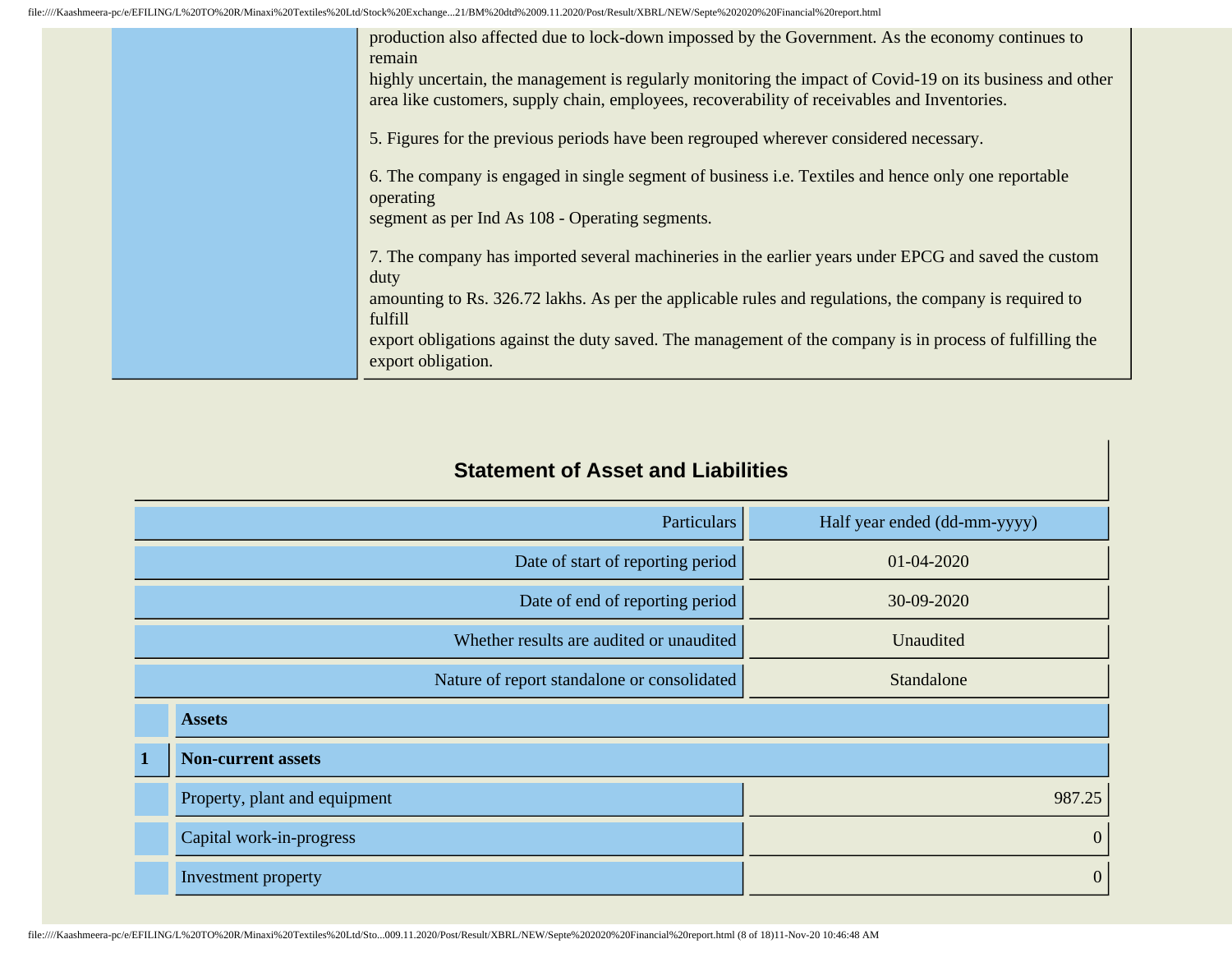|                | Goodwill                                          | $\boldsymbol{0}$ |
|----------------|---------------------------------------------------|------------------|
|                | Other intangible assets                           | $\boldsymbol{0}$ |
|                | Intangible assets under development               | $\boldsymbol{0}$ |
|                | Biological assets other than bearer plants        | $\boldsymbol{0}$ |
|                | Investments accounted for using equity method     | $\boldsymbol{0}$ |
|                | <b>Non-current financial assets</b>               |                  |
|                | Non-current investments                           | $\boldsymbol{0}$ |
|                | Trade receivables, non-current                    | $\boldsymbol{0}$ |
|                | Loans, non-current                                | $\boldsymbol{0}$ |
|                | Other non-current financial assets                | 55.37            |
|                | <b>Total non-current financial assets</b>         | 55.37            |
|                | Deferred tax assets (net)                         | $\boldsymbol{0}$ |
|                | Other non-current assets                          | $\boldsymbol{0}$ |
|                | <b>Total non-current assets</b>                   | 1042.62          |
| $\overline{2}$ | <b>Current assets</b>                             |                  |
|                | Inventories                                       | 2211.05          |
|                | <b>Current financial asset</b>                    |                  |
|                | <b>Current investments</b>                        | $\boldsymbol{0}$ |
|                | Trade receivables, current                        | 685.06           |
|                | Cash and cash equivalents                         | 4.54             |
|                | Bank balance other than cash and cash equivalents | $\boldsymbol{0}$ |
|                | Loans, current                                    | $\boldsymbol{0}$ |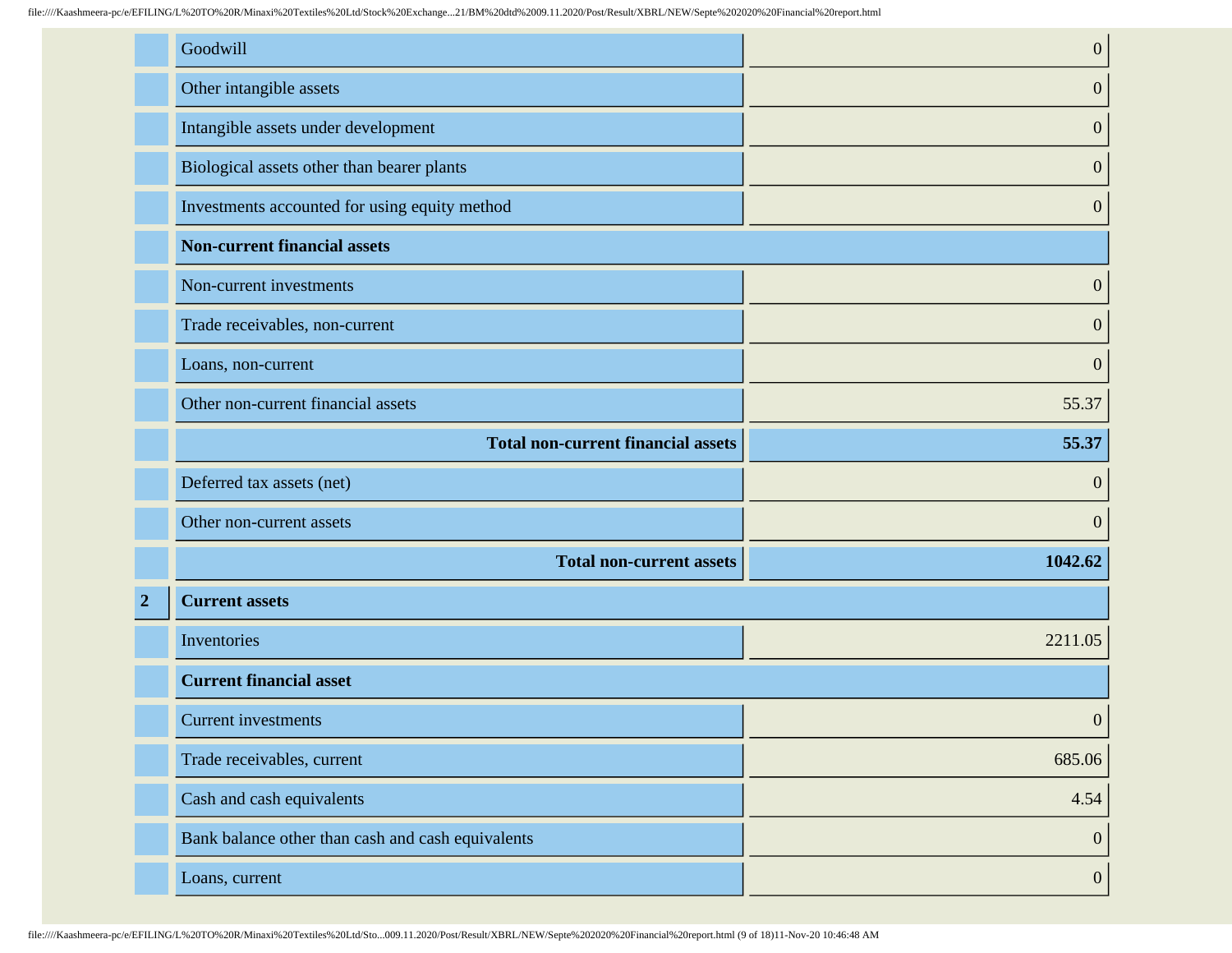| Other current financial assets | 73.1  |
|--------------------------------|-------|
| Total current financial assets | 762.7 |
| Current tax assets (net)       |       |
| Other current assets           | 37.52 |
| Total current assets           | 30    |

| <b>Statement of Asset and Liabilities</b> |  |  |
|-------------------------------------------|--|--|
|-------------------------------------------|--|--|

| Particulars    |                                                                            | Half year ended (dd-mm-yyyy) |
|----------------|----------------------------------------------------------------------------|------------------------------|
|                | Date of start of reporting period                                          | 01-04-2020                   |
|                | Date of end of reporting period                                            | 30-09-2020                   |
|                | Whether results are audited or unaudited                                   | Unaudited                    |
|                | Nature of report standalone or consolidated                                | Standalone                   |
| $\overline{3}$ | Non-current assets classified as held for sale                             |                              |
| $\overline{4}$ | Regulatory deferral account debit balances and related deferred tax Assets |                              |
|                | <b>Total assets</b>                                                        | 4053.89                      |
|                | <b>Equity and liabilities</b>                                              |                              |
|                | <b>Equity</b>                                                              |                              |
|                | <b>Equity attributable to owners of parent</b>                             |                              |
|                | Equity share capital                                                       | 556.03                       |
|                | Other equity                                                               | 834.26                       |
|                | Total equity attributable to owners of parent                              | 1390.29                      |
|                | Non controlling interest                                                   |                              |

file:////Kaashmeera-pc/e/EFILING/L%20TO%20R/Minaxi%20Textiles%20Ltd/Sto...009.11.2020/Post/Result/XBRL/NEW/Septe%202020%20Financial%20report.html (10 of 18)11-Nov-20 10:46:48 AM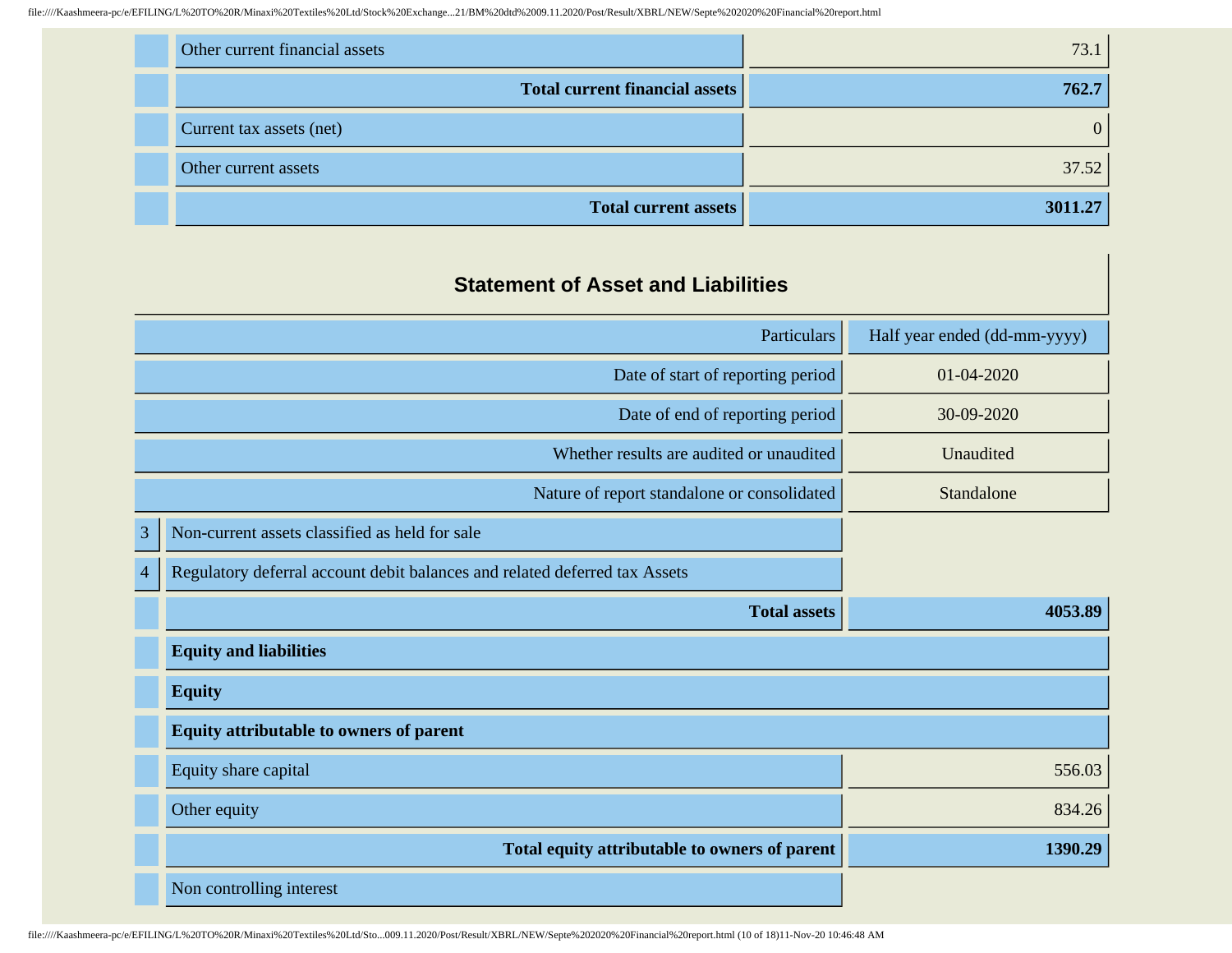| <b>Total equity</b>                            | 1390.29 |
|------------------------------------------------|---------|
| <b>Liabilities</b>                             |         |
| <b>Non-current liabilities</b>                 |         |
| <b>Non-current financial liabilities</b>       |         |
| Borrowings, non-current                        | 814.7   |
| Trade payables, non-current                    |         |
| Other non-current financial liabilities        |         |
| <b>Total non-current financial liabilities</b> | 814.7   |
| Provisions, non-current                        | 12.84   |
| Deferred tax liabilities (net)                 | 24.1    |
| Deferred government grants, Non-current        |         |
| Other non-current liabilities                  |         |
| <b>Total non-current liabilities</b>           | 851.64  |
| <b>Current liabilities</b>                     |         |
| <b>Current financial liabilities</b>           |         |
| Borrowings, current                            | 1447.81 |
| Trade payables, current                        | 237.15  |
| Other current financial liabilities            | 94.03   |
| <b>Total current financial liabilities</b>     | 1778.99 |
| Other current liabilities                      | 7.3     |
| Provisions, current                            | 25.67   |
| Current tax liabilities (Net)                  | 0       |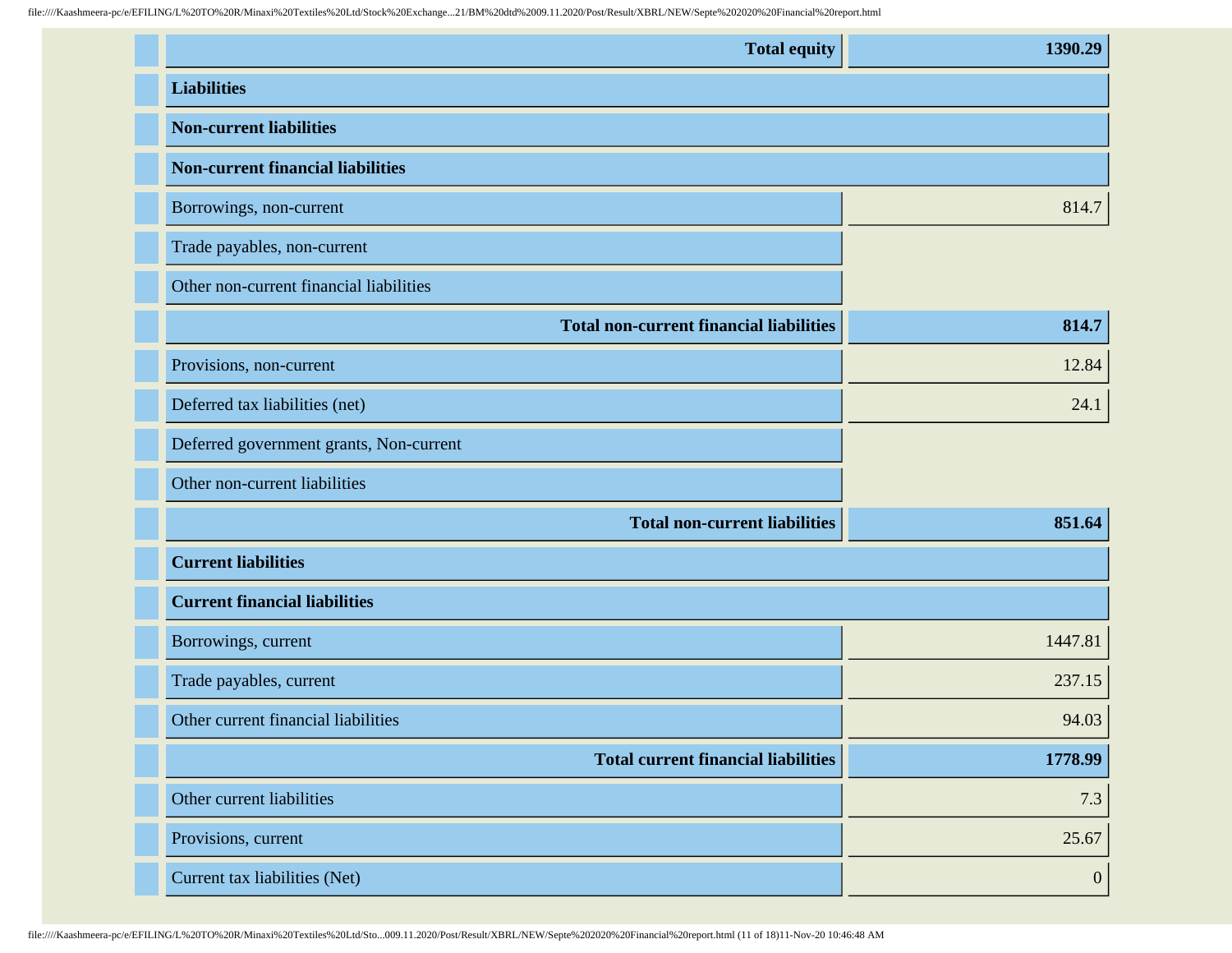|   | Deferred government grants, Current                                                       | $\theta$ |
|---|-------------------------------------------------------------------------------------------|----------|
|   | <b>Total current liabilities</b>                                                          | 1811.96  |
| 3 | Liabilities directly associated with assets in disposal group classified as held for sale | $\theta$ |
|   | Regulatory deferral account credit balances and related deferred tax liability            | $\Omega$ |
|   | <b>Total liabilities</b>                                                                  | 2663.6   |
|   | <b>Total equity and liabilites</b>                                                        | 4053.89  |
|   | <b>Disclosure of notes on assets and liabilities</b>                                      |          |

## **Format for Reporting Segmenet wise Revenue, Results and Capital Employed along with the company results**

| <b>Particulars</b>                          |                                                                     | 3 months/ 6 month ended (dd-mm-yyyy) | Year to date figures for current period<br>ended (dd-mm-yyyy) |
|---------------------------------------------|---------------------------------------------------------------------|--------------------------------------|---------------------------------------------------------------|
| Date of start of reporting period           |                                                                     | $01-07-2020$                         | $01 - 04 - 2020$                                              |
|                                             | Date of end of reporting period                                     | 30-09-2020                           | 30-09-2020                                                    |
| Whether accounts are audited or unaudited   |                                                                     | Unaudited                            | Unaudited                                                     |
| Nature of report standalone or consolidated |                                                                     | Standalone                           | Standalone                                                    |
|                                             | <b>Segment Revenue (Income)</b>                                     |                                      |                                                               |
|                                             | (net sale/income from each segment should be disclosed)             |                                      |                                                               |
|                                             | <b>Total Segment Revenue</b>                                        |                                      |                                                               |
|                                             | <b>Less: Inter segment revenue</b>                                  |                                      |                                                               |
|                                             | <b>Revenue from operations</b>                                      |                                      |                                                               |
| $\mathbf{2}$                                | <b>Segment Result</b>                                               |                                      |                                                               |
|                                             | Profit $(+)$ / Loss $(-)$ before tax and interest from each segment |                                      |                                                               |

file:////Kaashmeera-pc/e/EFILING/L%20TO%20R/Minaxi%20Textiles%20Ltd/Sto...009.11.2020/Post/Result/XBRL/NEW/Septe%202020%20Financial%20report.html (12 of 18)11-Nov-20 10:46:48 AM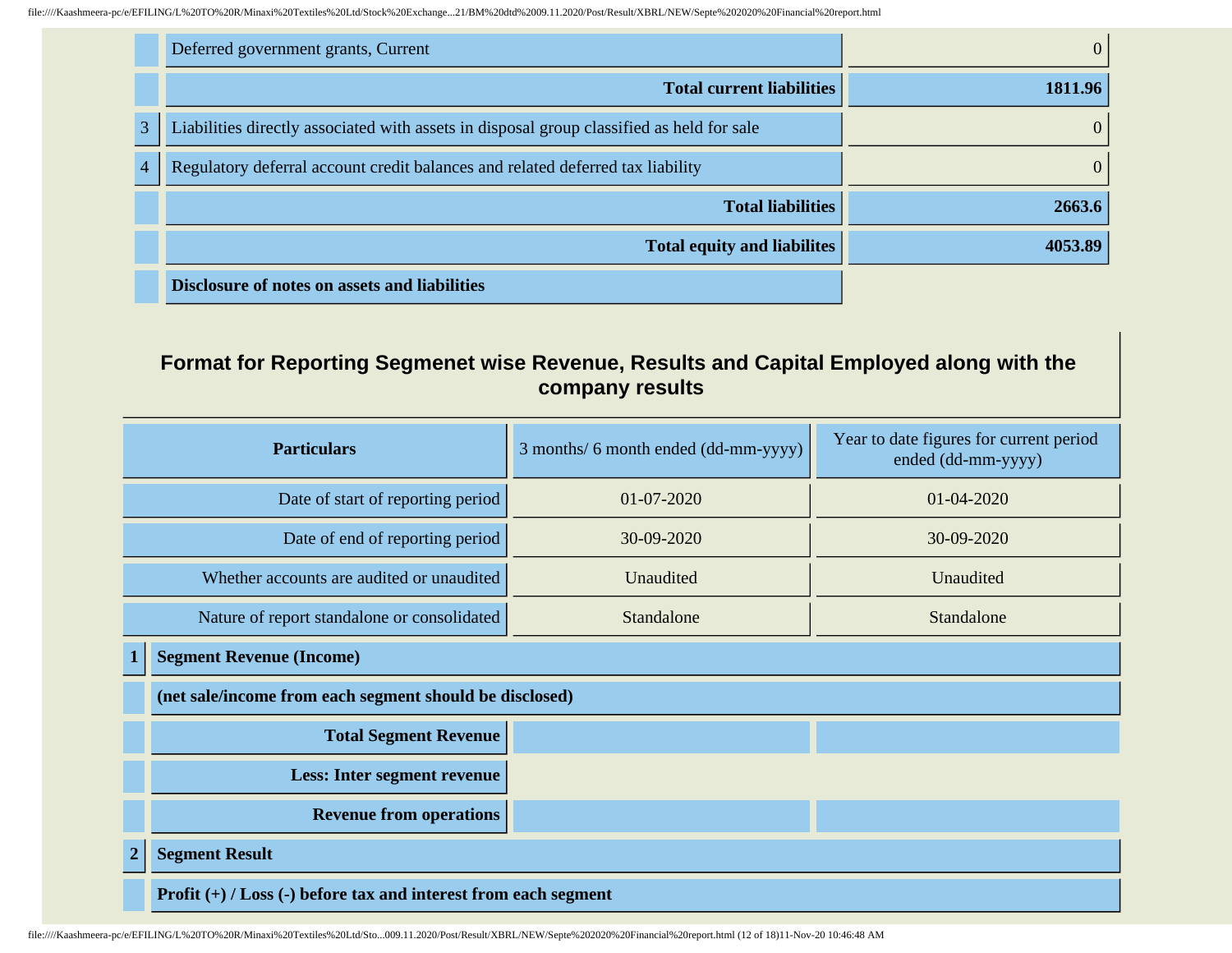|              | <b>Total Profit before tax</b>                                         |  |
|--------------|------------------------------------------------------------------------|--|
|              | i. Finance cost                                                        |  |
|              | ii. Other Unallocable Expenditure net off<br><b>Unallocable income</b> |  |
|              | Profit before tax                                                      |  |
| $\mathbf{3}$ | (Segment Asset - Segment Liabilities)                                  |  |
|              | <b>Segment Asset</b>                                                   |  |
|              | <b>Total Segment Asset</b>                                             |  |
|              | <b>Un-allocable Assets</b>                                             |  |
|              | Net Segment Asset                                                      |  |
| 4            | <b>Segment Liabilities</b>                                             |  |
|              | <b>Segment Liabilities</b>                                             |  |
|              | <b>Total Segment Liabilities</b>                                       |  |
|              | <b>Un-allocable Liabilities</b>                                        |  |
|              | <b>Net Segment Liabilities</b>                                         |  |
|              | <b>Disclosure of notes on segments</b>                                 |  |

# **Cash flow statement, indirect**

| <b>Particulars</b>      |                                          | 6 months ended (dd-mm-yyyy) |
|-------------------------|------------------------------------------|-----------------------------|
| A                       | Date of start of reporting period        | $01 - 04 - 2020$            |
| $\overline{\mathbf{B}}$ | Date of end of reporting period          | 30-09-2020                  |
| U                       | Whether results are audited or unaudited | Unaudited                   |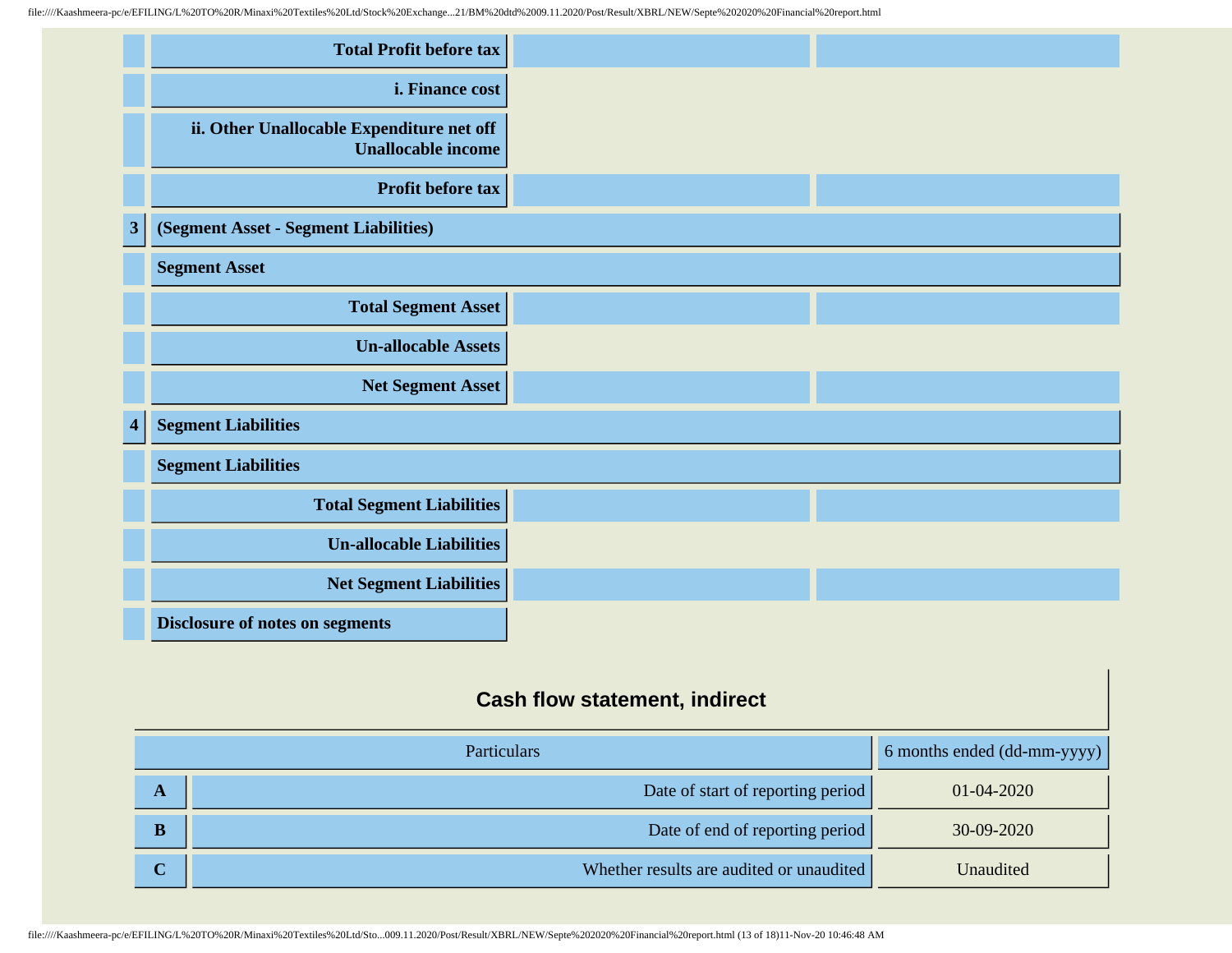| D      | Nature of report standalone or consolidated                                              | Standalone       |
|--------|------------------------------------------------------------------------------------------|------------------|
| Part I | Blue color marked fields are non-mandatory.                                              |                  |
|        | <b>Statement of cash flows</b>                                                           |                  |
|        | Cash flows from used in operating activities                                             |                  |
|        | Profit before tax                                                                        | $-183.61$        |
|        | <b>Adjustments for reconcile profit (loss)</b>                                           |                  |
|        | Adjustments for finance costs                                                            | 115.75           |
|        | Adjustments for decrease (increase) in inventories                                       | $-27.85$         |
|        | Adjustments for decrease (increase) in trade receivables, current                        | 111.93           |
|        | Adjustments for decrease (increase) in trade receivables, non-current                    | $\overline{0}$   |
|        | Adjustments for decrease (increase) in other current assets                              | $\boldsymbol{0}$ |
|        | Adjustments for decrease (increase) in other non-current assets                          | $\boldsymbol{0}$ |
|        | Adjustments for other financial assets, non-current                                      | $\boldsymbol{0}$ |
|        | Adjustments for other financial assets, current                                          | $\boldsymbol{0}$ |
|        | Adjustments for other bank balances                                                      | $\boldsymbol{0}$ |
|        | Adjustments for increase (decrease) in trade payables, current                           | $-188.39$        |
|        | Adjustments for increase (decrease) in trade payables, non-current                       | $\boldsymbol{0}$ |
|        | Adjustments for increase (decrease) in other current liabilities                         | $\boldsymbol{0}$ |
|        | Adjustments for increase (decrease) in other non-current liabilities                     | $\mathbf{0}$     |
|        | Adjustments for depreciation and amortisation expense                                    | 32.4             |
|        | Adjustments for impairment loss reversal of impairment loss recognised in profit or loss | $\boldsymbol{0}$ |
|        | Adjustments for provisions, current                                                      | $\boldsymbol{0}$ |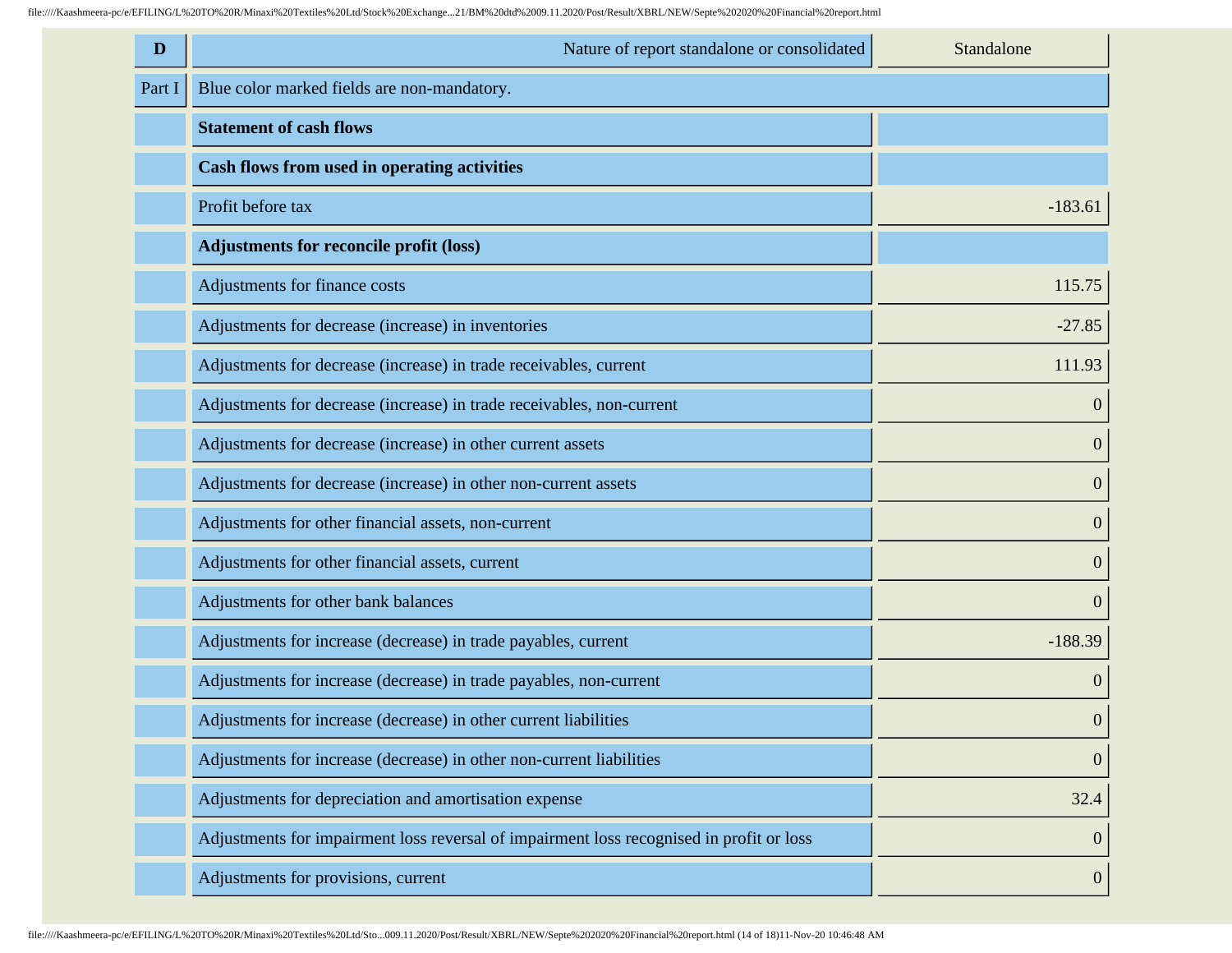| Adjustments for provisions, non-current                                                                       | $\overline{0}$   |
|---------------------------------------------------------------------------------------------------------------|------------------|
| Adjustments for other financial liabilities, current                                                          | $\boldsymbol{0}$ |
| Adjustments for other financial liabilities, non-current                                                      | $\mathbf{0}$     |
| Adjustments for unrealised foreign exchange losses gains                                                      | $\boldsymbol{0}$ |
| Adjustments for dividend income                                                                               | $\mathbf{0}$     |
| Adjustments for interest income                                                                               | $\boldsymbol{0}$ |
| Adjustments for share-based payments                                                                          | $\mathbf{0}$     |
| Adjustments for fair value losses (gains)                                                                     | $\boldsymbol{0}$ |
| Adjustments for undistributed profits of associates                                                           | $\boldsymbol{0}$ |
| Other adjustments for which cash effects are investing or financing cash flow                                 | $\overline{0}$   |
| Other adjustments to reconcile profit (loss)                                                                  | $\boldsymbol{0}$ |
| Other adjustments for non-cash items                                                                          | 0.25             |
| Share of profit and loss from partnership firm or association of persons or limited liability<br>partnerships | $\boldsymbol{0}$ |
| Total adjustments for reconcile profit (loss)                                                                 | 44.09            |
| Net cash flows from (used in) operations                                                                      | $-139.52$        |
| Dividends received                                                                                            | $\overline{0}$   |
| Interest paid                                                                                                 | $\boldsymbol{0}$ |
| Interest received                                                                                             | $-1.96$          |
| Income taxes paid (refund)                                                                                    | 0.28             |
| Other inflows (outflows) of cash                                                                              | $-1.14$          |
| Net cash flows from (used in) operating activities                                                            | $-142.9$         |
| Cash flows from used in investing activities                                                                  |                  |

file:////Kaashmeera-pc/e/EFILING/L%20TO%20R/Minaxi%20Textiles%20Ltd/Sto...009.11.2020/Post/Result/XBRL/NEW/Septe%202020%20Financial%20report.html (15 of 18)11-Nov-20 10:46:48 AM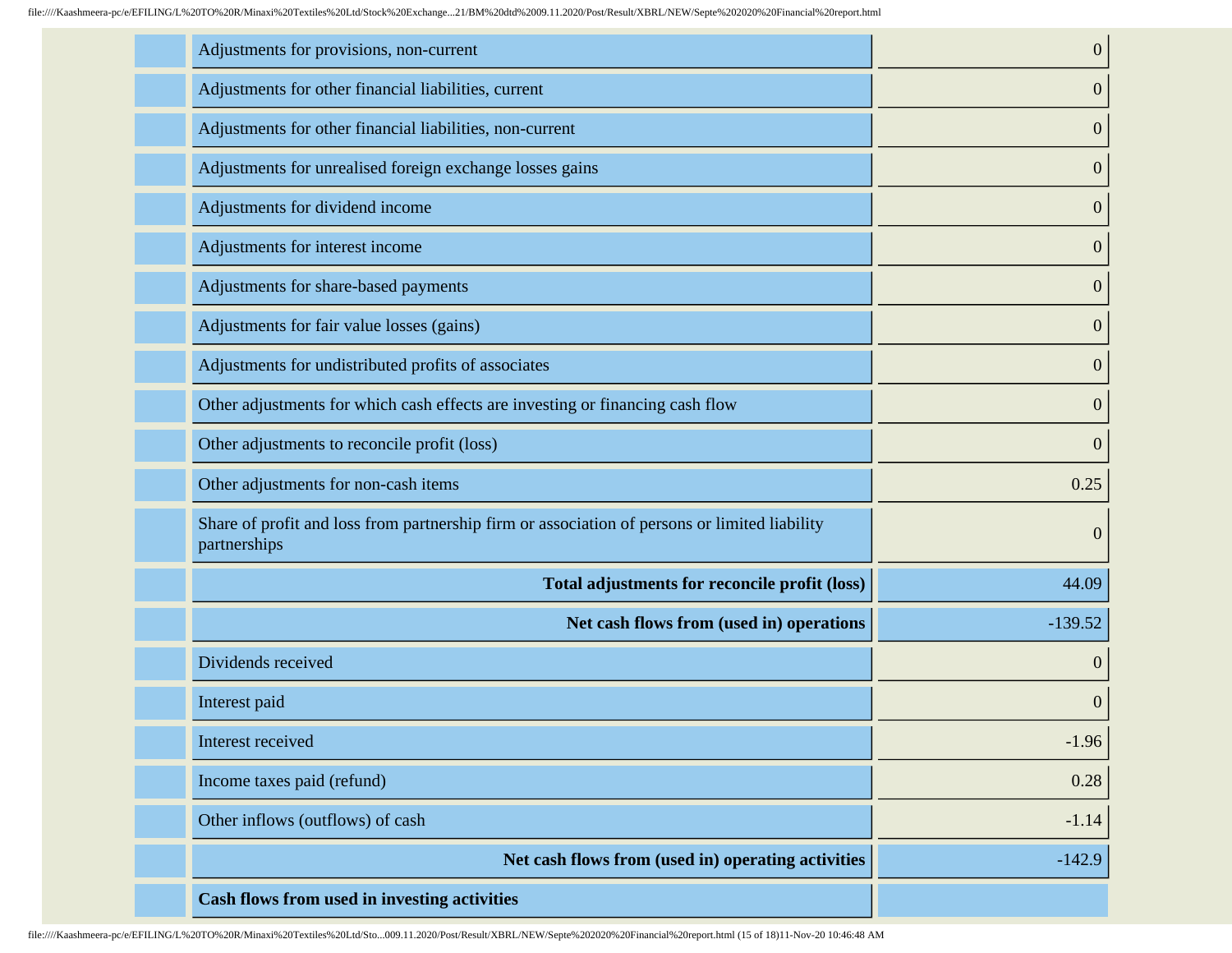| Cash flows from losing control of subsidiaries or other businesses                                                     | $\boldsymbol{0}$ |
|------------------------------------------------------------------------------------------------------------------------|------------------|
| Cash flows used in obtaining control of subsidiaries or other businesses                                               | $\boldsymbol{0}$ |
| Other cash receipts from sales of equity or debt instruments of other entities                                         | $\boldsymbol{0}$ |
| Other cash payments to acquire equity or debt instruments of other entities                                            | $\overline{0}$   |
| Other cash receipts from sales of interests in joint ventures                                                          | $\overline{0}$   |
| Other cash payments to acquire interests in joint ventures                                                             | $\boldsymbol{0}$ |
| Cash receipts from share of profits of partnership firm or association of persons or limited<br>liability partnerships | $\boldsymbol{0}$ |
| Cash payment for investment in partnership firm or association of persons or limited liability<br>partnerships         | $\boldsymbol{0}$ |
| Proceeds from sales of property, plant and equipment                                                                   | 4.5              |
| Purchase of property, plant and equipment                                                                              | $\overline{0}$   |
| Proceeds from sales of investment property                                                                             | $\boldsymbol{0}$ |
| Purchase of investment property                                                                                        | $\overline{0}$   |
| Proceeds from sales of intangible assets                                                                               | $\boldsymbol{0}$ |
| Purchase of intangible assets                                                                                          | $\boldsymbol{0}$ |
| Proceeds from sales of intangible assets under development                                                             | $\overline{0}$   |
| Purchase of intangible assets under development                                                                        | $\mathbf{0}$     |
| Proceeds from sales of goodwill                                                                                        | $\boldsymbol{0}$ |
| Purchase of goodwill                                                                                                   | $\boldsymbol{0}$ |
| Proceeds from biological assets other than bearer plants                                                               | $\mathbf{0}$     |
| Purchase of biological assets other than bearer plants                                                                 | $\boldsymbol{0}$ |
| Proceeds from government grants                                                                                        | $\boldsymbol{0}$ |
|                                                                                                                        |                  |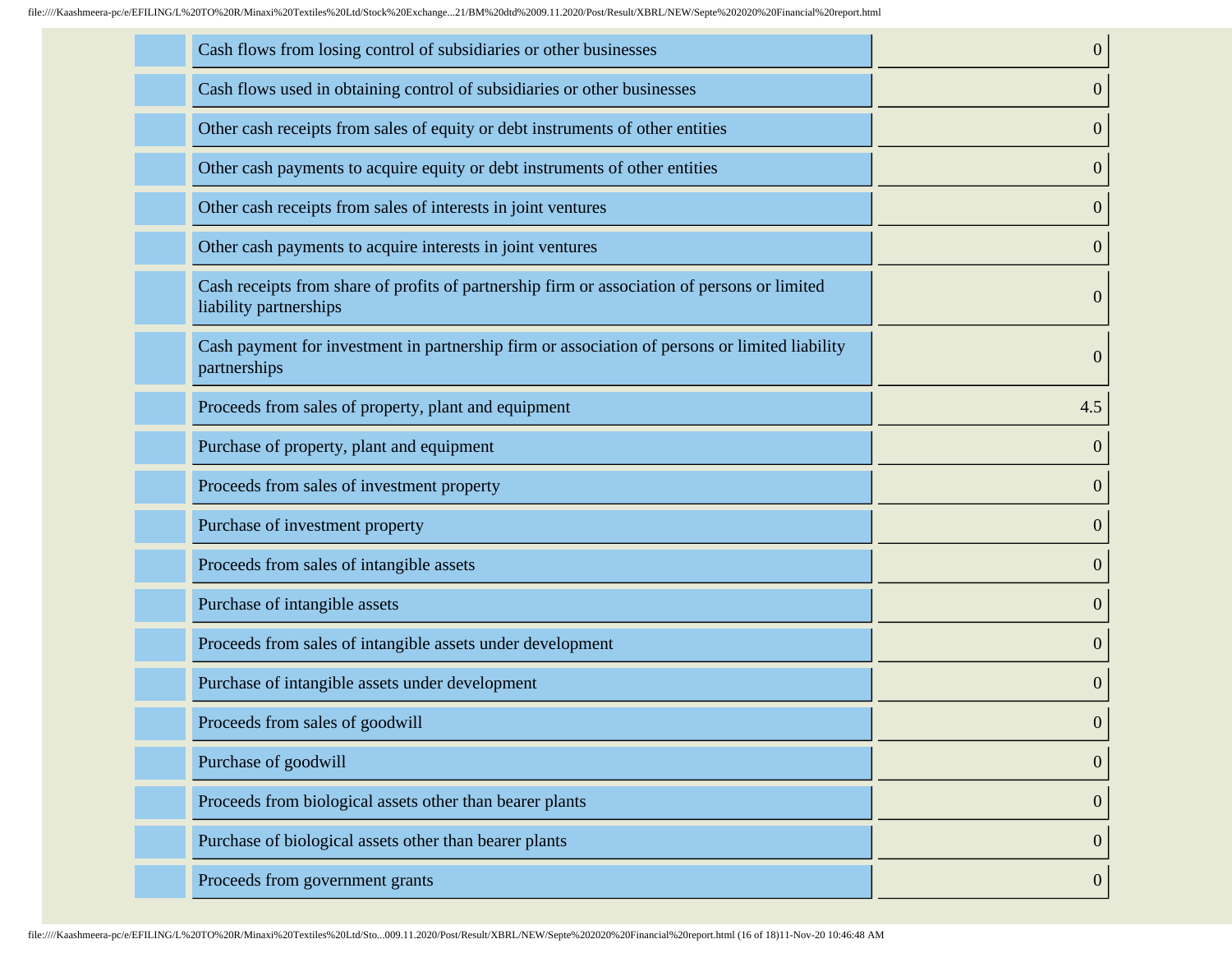| Proceeds from sales of other long-term assets                                               | $\boldsymbol{0}$ |
|---------------------------------------------------------------------------------------------|------------------|
| Purchase of other long-term assets                                                          | $\boldsymbol{0}$ |
| Cash advances and loans made to other parties                                               | $\boldsymbol{0}$ |
| Cash receipts from repayment of advances and loans made to other parties                    | $\boldsymbol{0}$ |
| Cash payments for future contracts, forward contracts, option contracts and swap contracts  | $\boldsymbol{0}$ |
| Cash receipts from future contracts, forward contracts, option contracts and swap contracts | $\boldsymbol{0}$ |
| Dividends received                                                                          | $\boldsymbol{0}$ |
| Interest received                                                                           | 1.96             |
| Income taxes paid (refund)                                                                  | $\overline{0}$   |
| Other inflows (outflows) of cash                                                            | $\boldsymbol{0}$ |
| Net cash flows from (used in) investing activities                                          | 6.46             |
|                                                                                             |                  |
| <b>Cash flows from used in financing activities</b>                                         |                  |
| Proceeds from changes in ownership interests in subsidiaries                                | $\boldsymbol{0}$ |
| Payments from changes in ownership interests in subsidiaries                                | $\boldsymbol{0}$ |
| Proceeds from issuing shares                                                                | $\boldsymbol{0}$ |
| Proceeds from issuing other equity instruments                                              | $\boldsymbol{0}$ |
| Payments to acquire or redeem entity's shares                                               | $\boldsymbol{0}$ |
| Payments of other equity instruments                                                        | $\boldsymbol{0}$ |
| Proceeds from exercise of stock options                                                     | $\boldsymbol{0}$ |
| Proceeds from issuing debentures notes bonds etc                                            | $\boldsymbol{0}$ |
| Proceeds from borrowings                                                                    | 256.08           |